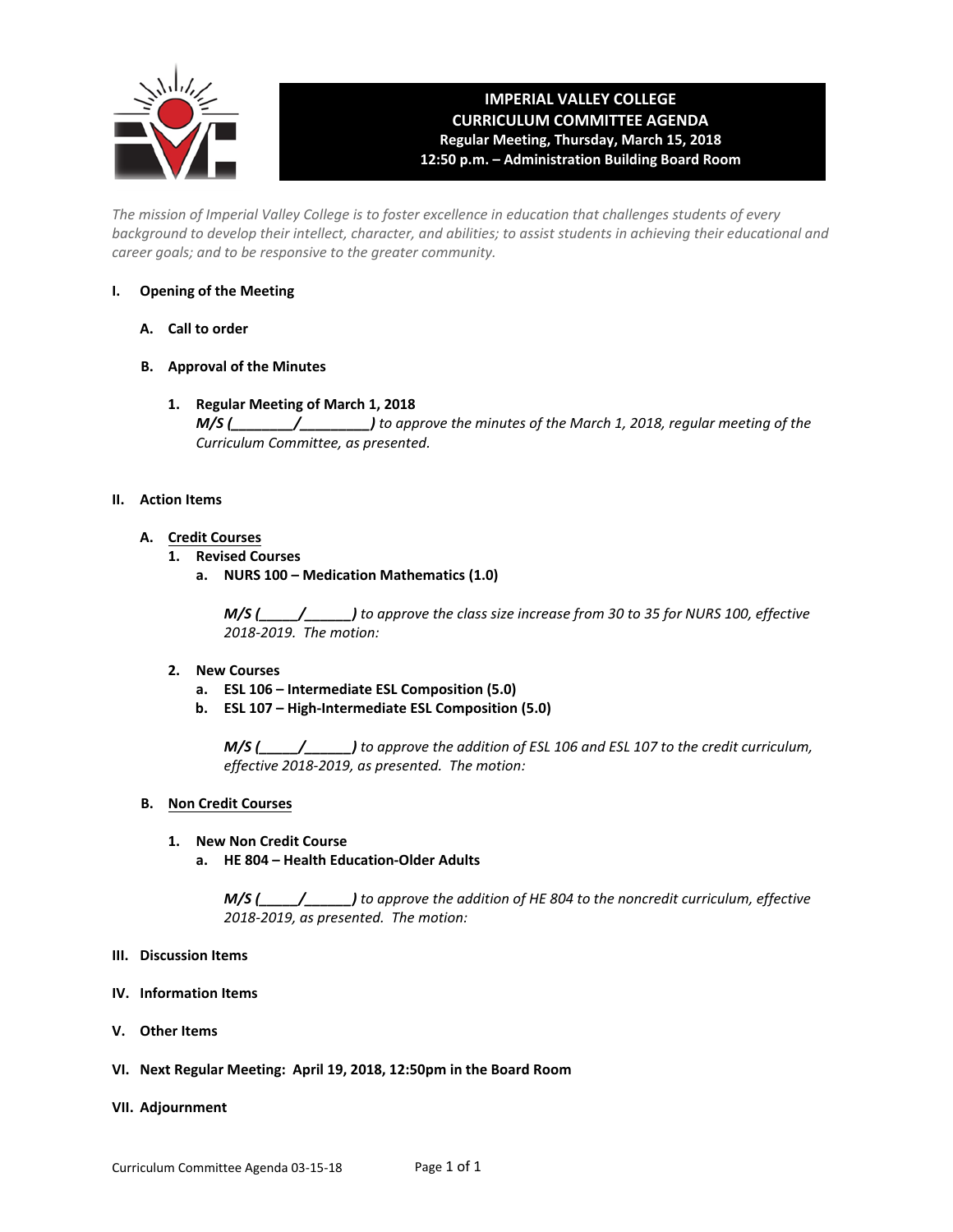

## **IMPERIAL VALLEY COLLEGE CURRICULUM COMMITTEE MINUTES (Unadopted) Regular Meeting, Thursday, March 1, 2018 12:50 p.m. –Board Room**

**Present:** │ □Martha Garcia │ ⊠Craig Blek │ □Tina Aguirre │ ⊠Andrew Robinson **ØMichael Heumann** | ØXochitl Tirado | ØDaniel Gilison | ØCarol Hegarty **☑Allyn Leon** │ □Jose Velasquez │ □Norma Nava │ □Trinidad Argüelles **ØAndres Martinez** │ □Jose Ruiz │ ØSydney Rice │ ØKristen Gomez ☐Kevin White ☐Cathy Zazueta ASG Representative Luis Caloca Aaron Equihua **Consultants:** 区Efrain Silva | ⊠Becky Green | ⊠Vikki Carr | ⊠David Drury **ØDavid Zielinski** │ ØNorma Nunez │ □Kevin Howell │ ØLennor Johnson ☐Betsy Lane **Ex-officio Visitors:** Analise Garcia | Gabriel Gonzalez | Cesar Supnet | Victor Torres **Recorder:** | Dixie Krimm

## **I. Opening of the Meeting**

## **A. Call to order**

Craig Blek called the regular meeting of the Imperial Valley College Curriculum Committee to order at 12:58 pm on Thursday, March 1, 2018.

#### **B. Approval of the Minutes**

#### **1. Regular Meeting of February 15, 2018**

*M/S/C (Leon/Gilison) to approve the minutes of the February 15, 2018, regular meeting of the Curriculum Committee, as presented.*

## **II. Action Items**

## **A. Credit Courses**

- **1. Deleted Courses**
	- **a. AHP 090 Introduction to Health Science (2.0)**
	- **b. NURS 240 Intravenous Therapy Techniques (2.0)**

*M/S (Leon/Gomez) to approve the deletion of AHP 090 and NURS 240, from the credit curriculum, effective 2018-2019, as presented. The motion carried.*

#### **2. Revised Courses**

- **a. HE 102 Health Education (3.0)**
- **b. NURS 204 Transition to Associate Degree Nursing (3.0)**
- **c. VN 240 Intravenous Therapy Techniques (2.0)**

*M/S (Leon/Gilison) to approve the update for items a. through c. above, as indicated in CurricUNET, effective 2018-2019. The motion carried.*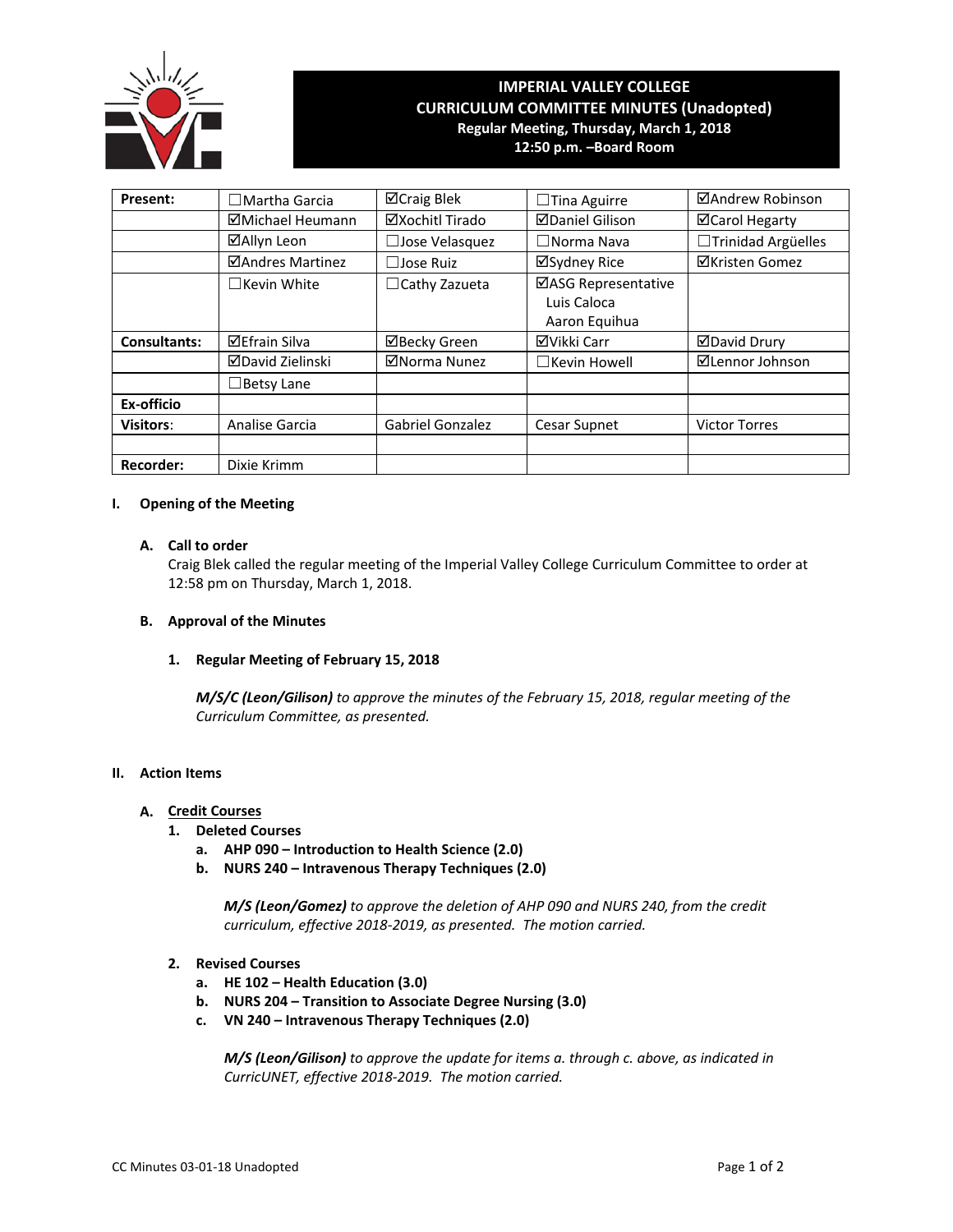## **B. CSU/UC Transferability Local Practice**

*M/S (Leon/Rice) to allow ESL 106 and ESL 107 to come before the curriculum committee without required local practice of indicating three 4-year institutions and articulation for transferable courses. The motion carried. (Opposed – Kristen Gomez)*

- It is the intention to obtain CSU area C2 if there is a significant cultural component.
- Above ESL 005 mirroring ENGL 008 and 009.
- Assigning transferability impacts financial aid. There are state issues that expect a reduction of units, there is a concern about the effect of the additional 10 units on financial aid.

#### **C. Curriculum Policies and Procedures**

#### **1. AP/BP 4020 – Program, Curriculum and Course Development**

*M/S (Leon/Gilison) to approve the revision to Administrative Procedure (AP) and Board Policy (BP) 4020 Program, Curriculum and Course Development, effective upon Board Approval, as presented. The motion carried.*

#### **III. Discussion Items**

## **1. Course Review - Craig**

#### **a. Outside of 5-year review**

Committee should consider local policy to assure that course review cycles are completed to keep courses with the 5-year window.

#### **b. Deletion of courses not offered for a set period of time**

Members were asked to consider setting a limitation on courses that were not offered that would call for possible inactivation after a set period of time. Discussion will continue at future meetings.

#### **IV. Information Items**

#### **1. Curriculum Chair**

Craig reminded members that his term would be up in June.

#### **V. Other Items**

Kristen provided clarification from the previous meeting regarding general education patterns. Her intent was not to convey the cutting of courses with relation to institutional requirements.

#### **VI. Next Regular Meeting: March 15, 2018, 12:50pm in the Board Room**

## **VII. The meeting adjourned at 1:39 p.m.**

In accordance with the Ralph M. Brown Act and SB 751, minutes of the IVC Curriculum Committee record the votes of all committee members as follows: (1) Members recorded as absent are presumed not to have voted; (2) the names of members voting in the minority or abstaining are recorded; (3) all other members are presumed to have voted in the majority.